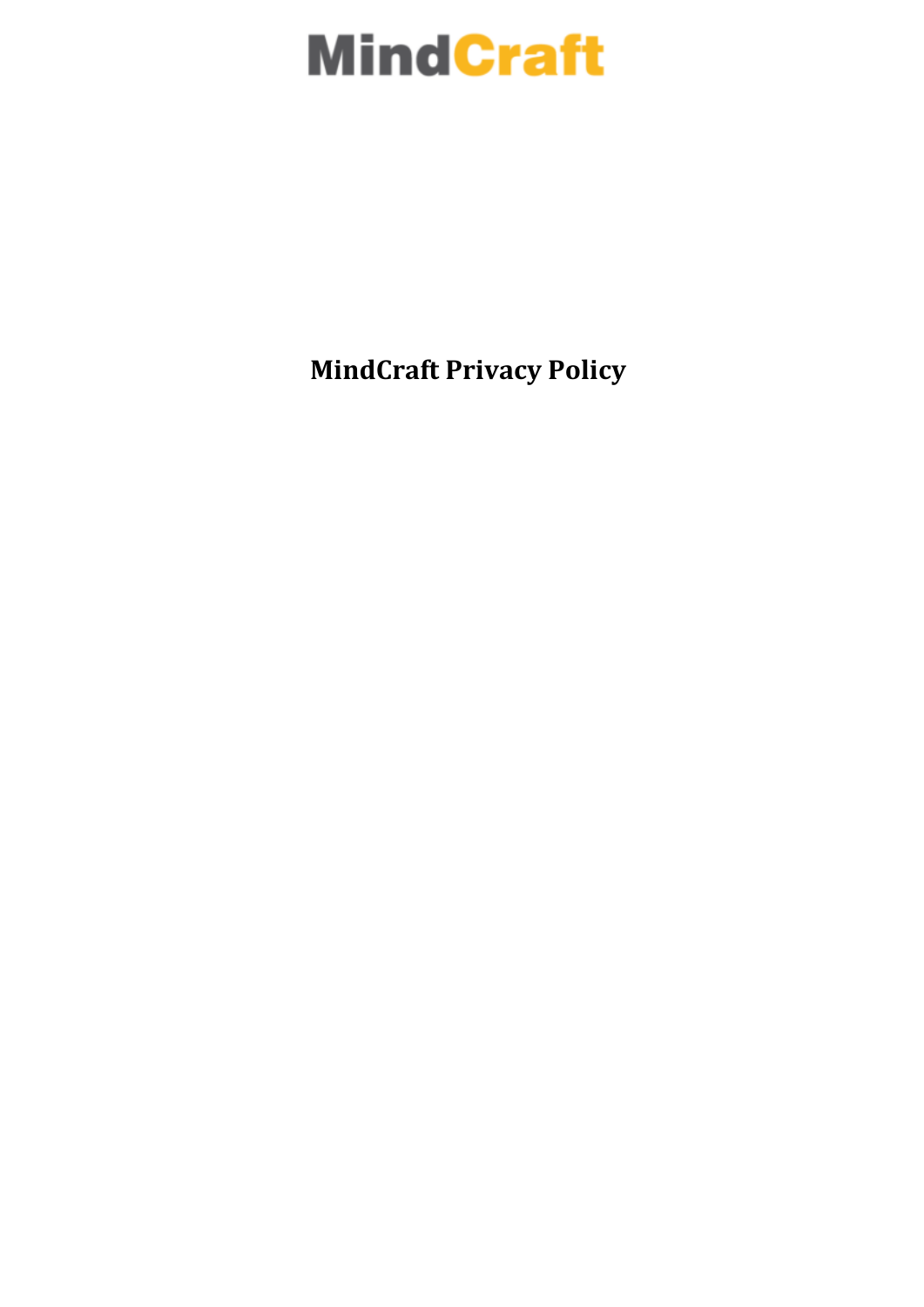# MindCra

# **Privacy Policy**

Last updated: 21-02-2020

MindCraft America, Inc. ("us", "we", or "our") operates https://www.mindcraftamerica.com (the "Site"). This Privacy Policy explains how we collect, use, disclose, and safeguard your information when you visit our website, including any other media form, media channel, mobile website, or mobile application related or connected thereto (collectively, the "Site"). Please read this privacy policy carefully. If you do not agree with the terms of this privacy policy, please do not access the site.

We use your Personal Information only for providing and improving the Site. By using the Site, you agree to the collection and use of information in accordance with this policy.

We reserve the right to change this policy at any given time. If you want to make sure that you are up to date with the latest changes, we advise you to frequently visit this page.

#### **Information Collection And Use**

While using our Site, we may ask you to provide us with certain personally identifiable information that can be used to contact or identify you. Personally identifiable information may include, but is not limited to your name, email address, and telephone number, and demographic information, such as your location and interests, that you voluntarily give to us when you register with the Site. You are under no obligation to provide us with personal information of any kind, however your refusal to do so may prevent you from using certain features of the Site.

#### **Log Data**

Like many site operators, we collect information that your browser sends whenever you visit our Site ("Log Data").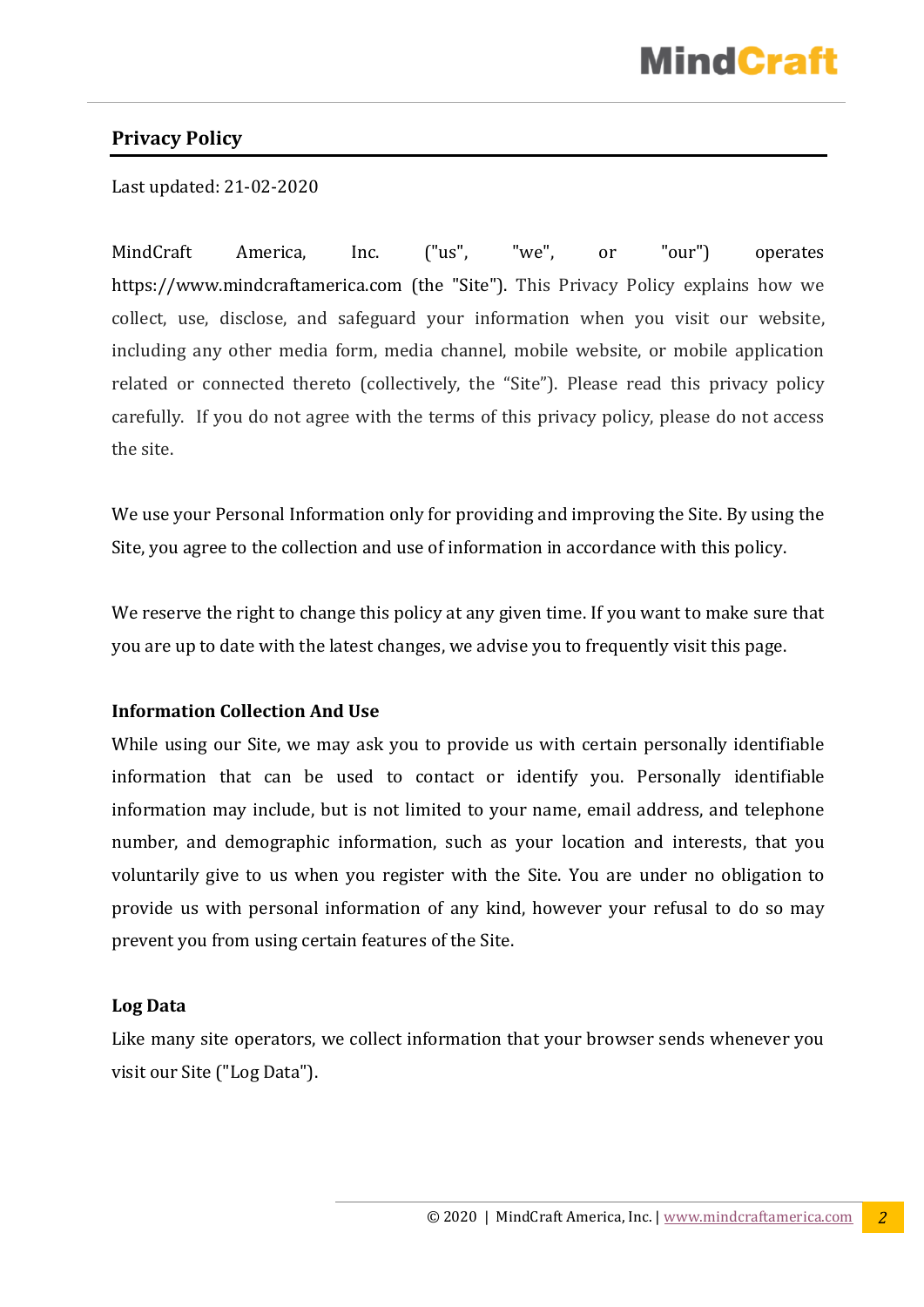This Log Data may include information such as your computer's Internet Protocol ("IP") address, browser type, browser version, the pages of our Site that you visit, the time and date of your visit, the time spent on those pages and other statistics.

In addition, we may use third party services such as Google Analytics that collect, monitor and analyze this.

# **Communications**

We may use your Personal Information to contact you with newsletters, marketing or promotional materials and other information that informs you about our services and solutions. Please note, we are collecting your data for several reasons:

- To better understand your needs.
- To improve our services and products.
- To send you promotional emails containing the information we think you will find interesting.
- To contact you to fill out surveys and participate in other types of market research.
- To customize our website according to your online behavior and preferences.

# **Safeguarding and Securing the Data**

MindCraft is committed to securing your data and keeping it confidential. MindCraft has done all in its power to prevent data theft, unauthorized access, and disclosure by implementing the latest technologies and software, which help us safeguard all the information we collect online.

# **Cookies**

Cookies are files with small amount of data, which may include an anonymous unique identifier. Cookies are sent to your browser from a web site and stored on your computer's hard drive.

Like many sites, we use "cookies" to collect information. You can instruct your browser to refuse all cookies or to indicate when a cookie is being sent. However, if you do not accept cookies, you may not be able to use some portions of our Site.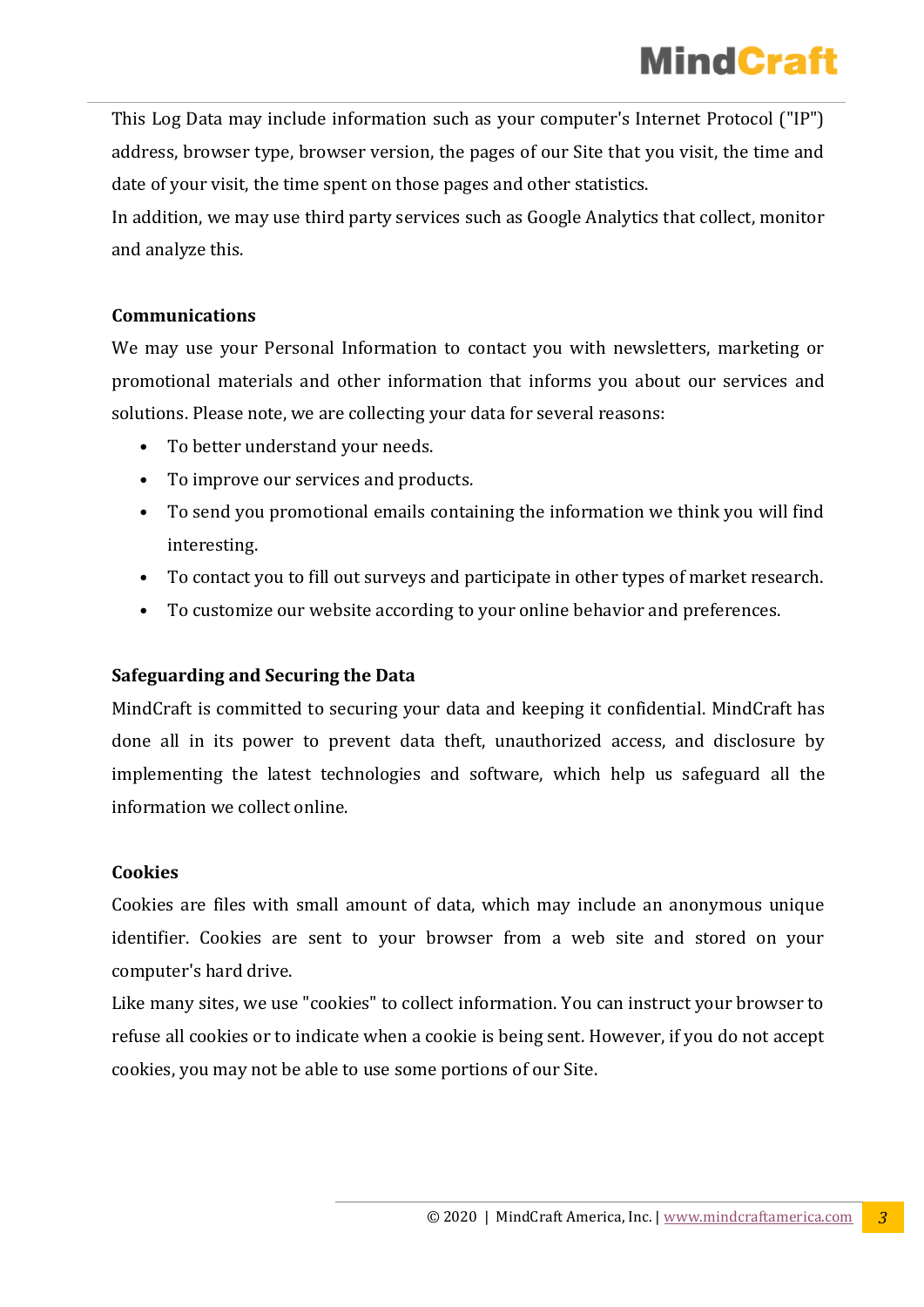# **Security**

The security of your Personal Information is important to us, but remember that no method of transmission over the Internet, or method of electronic storage, is 100% secure. While we strive to use commercially acceptable means to protect your Personal Information, we cannot guarantee its absolute security.

# **Disclosure of your Information**

We may share information we have collected about you in certain situations. Your information may be disclosed as follows:

# • **By Law or to Protect Rights**

If we believe the release of information about you is necessary to respond to legal process, to investigate or remedy potential violations of our policies, or to protect the rights, property, and safety of others, we may share your information as permitted or required by any applicable law, rule, or regulation. This includes exchanging information with other entities for fraud protection and credit risk reduction.

# • **Affiliates**

We may share your information with our affiliates, in which case we will require those affiliates to honor this Privacy Policy. Affiliates include our parent company and any subsidiaries, joint venture partners or other companies that we control or that are under common control with us.

#### • **Sale or Bankruptcy**

If we reorganize or sell all or a portion of our assets, undergo a merger, or are acquired by another entity, we may transfer your information to the successor entity. If we go out of business or enter bankruptcy, your information would be an asset transferred or acquired by a third party. You acknowledge that such transfers may occur and that the transferee may decline honor commitments we made in this Privacy Policy. We are not responsible for the actions of third parties with whom you share personal or sensitive data, and we have no authority to manage or control third-party solicitations. If you no longer wish to receive correspondence, emails or other communications from third parties, you are responsible for contacting the third party directly.